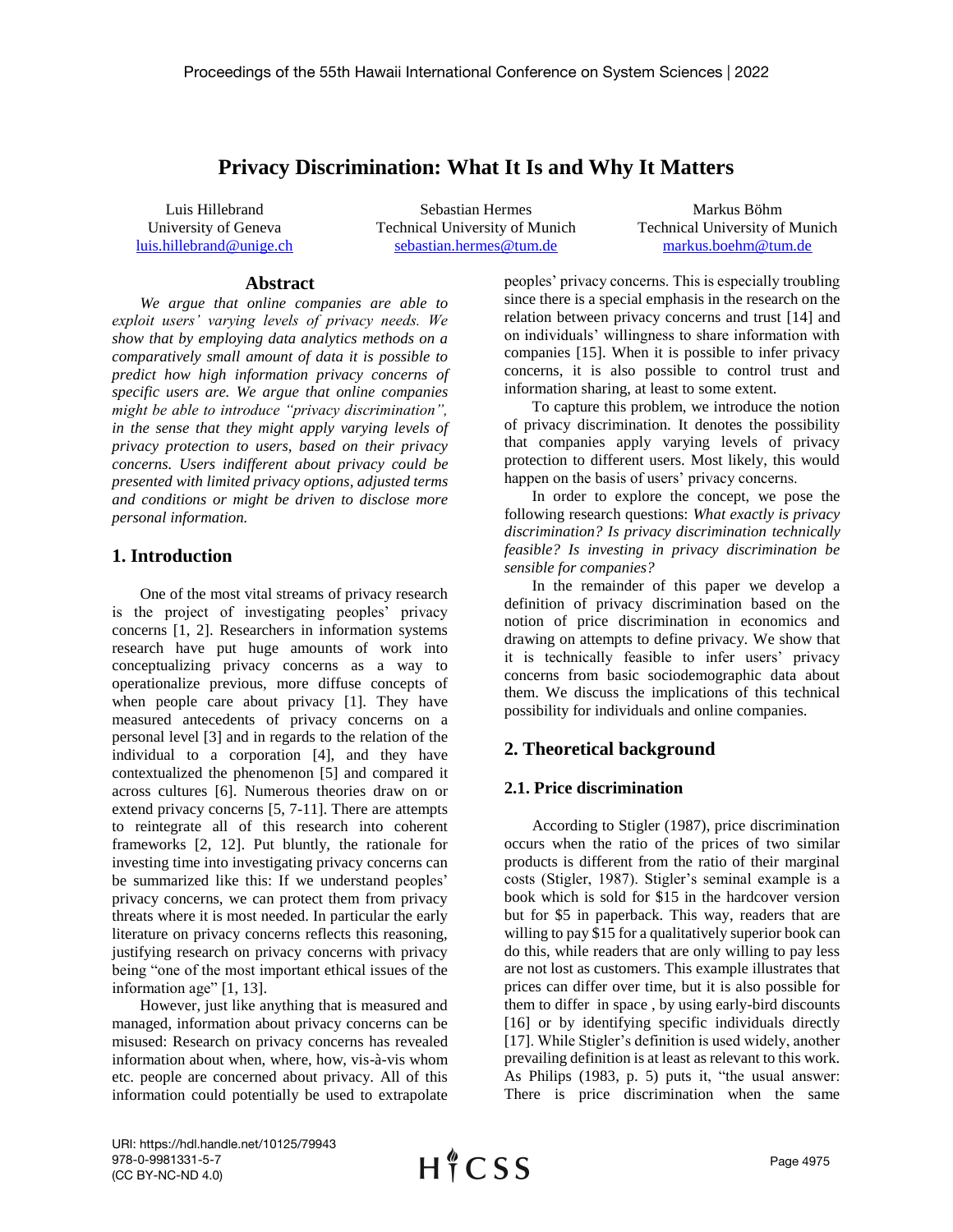commodity is sold at different prices to different customers" [18]. Although not entirely convincing even to Philips himself because of its inferior distinctive quality (different prices *and* different customers?), this definition is better suited for this work. Since privacy efforts do not have a direct equivalent to Stigler's marginal costs, it is more informative to apply Philips' definition here.<sup>1</sup>

There are three types of price discrimination Pigou [19]: First-degree or "perfect" price discrimination occurs when sellers charge a different price for each unit of a good adjusted to the maximum willingness to pay for this unit. Second-degree price discrimination or "nonlinear" pricing, occurs when sellers charge different prices depending on the number of units of the good bought, but not differing across consumers (e.g. quantity discounts). Thirddegree price discrimination occurs when different purchasers are charged different prices, but each purchaser pays a constant amount for each unit of the good bought (e.g., student discounts).

The effects of price discrimination on a company, market and country level are topics of ongoing interest to economists. From a social welfare perspective, price discrimination does not have to be negative, but can have upsides [20], for example by fostering research and development (R&D) efforts [21]. However, regulation of prices can also delay launches of new medication or even deter the launch in specific countries [22].

Legally, the regulation of price discrimination differs across countries, but, as part of anti-trust regulations and other laws that secure healthy competition in markets, most legislations have at least some rules in place to regulate special forms of price discrimination or its application in specific areas . Many countries have rules against the "abuse of superior bargaining position", particularly with respect to long-term business relationships but also in cases where firms do not hold superior market power [23]. In general, these laws are designed to prevent firms from acquiring too much political and economic power, thus securing small firms' competitive possibilities.

Despite such regulations, in practice, price discrimination is not the exception but ubiquitous. It has been observed in various industries, most prominently with airlines [24] in Europe [25] and the US [26], but also for medicine [27] or academic journals [28]. Recently, online businesses have demonstrated their special ability to take advantage of

 $\overline{a}$ 

price discrimination [17, 29, 30]. This seems to stem from their special expertise in Big Data, which has been shown to facilitate price discrimination [31].

## **2.2. Privacy and privacy concerns**

The scientific discussion surrounding privacy is exceptionally vital. Regarding the number and variety of disciplines dealing with it, the diversity of perspectives taken and research questions raised and the methods used to tackle these questions, privacy is a truly amazing topic.

As a concept, defining privacy through concrete criteria has proven elusive and indeed undesirable [32], despite various attempts in the literature, see, e.g., [33, 34]. Based on this insight and on a more fuzzy understanding of privacy [35], Daniel Solove has proposed a taxonomy of privacy [36], organizing the activities where privacy issues can arise. Solove posits that privacy issues can arise as invasions in the form of intrusions and decision interferences towards individuals. Next, information collection in the form of surveillance or interrogations can harm individuals' privacy. Data holders can be responsible for privacysensitive information processing in the form of aggregation, identification, insecurity, secondary use, and exclusion. Finally, information dissemination in the form of confidentiality breaches, disclosure, exposure, increased accessibility, blackmailing, appropriation, and distortion can harm privacy. While the debate has certainly moved on since Solove published this taxonomy (2005) (cf. more recent reviews [13, 37]), these general pillars are still up to date. In information systems research, privacy concerns have become one of the major means to study privacy. Privacy concerns (often: Information Privacy Concerns, "IPC") are "concern(s) that individuals have with the information privacy practices of organizations, which could compromise the individuals' ability to control personal information" [1]. In the form currently used by most studies, IPC are able to measure individuals' concerns about the collection of information, errors regarding information, secondary use of information, and improper access to information [1].

Research on IPC is usually conducted against the background of the more general Antecedent-Privacy Concern-Outcome (APCO) Model [13]. This model suggests that there is a set of factors determining IPC (see below). IPC in turn can affect a set of outcomes, e.g., self-disclosure of information, specific privacy

<sup>&</sup>lt;sup>1</sup> One might argue that in the case of privacy, marginal costs are equal for all users since it takes the same amount of technical cost to realize privacy levels. However, this is countered by the

opportunity costs of high levels of privacy, which tend to reduce revenues.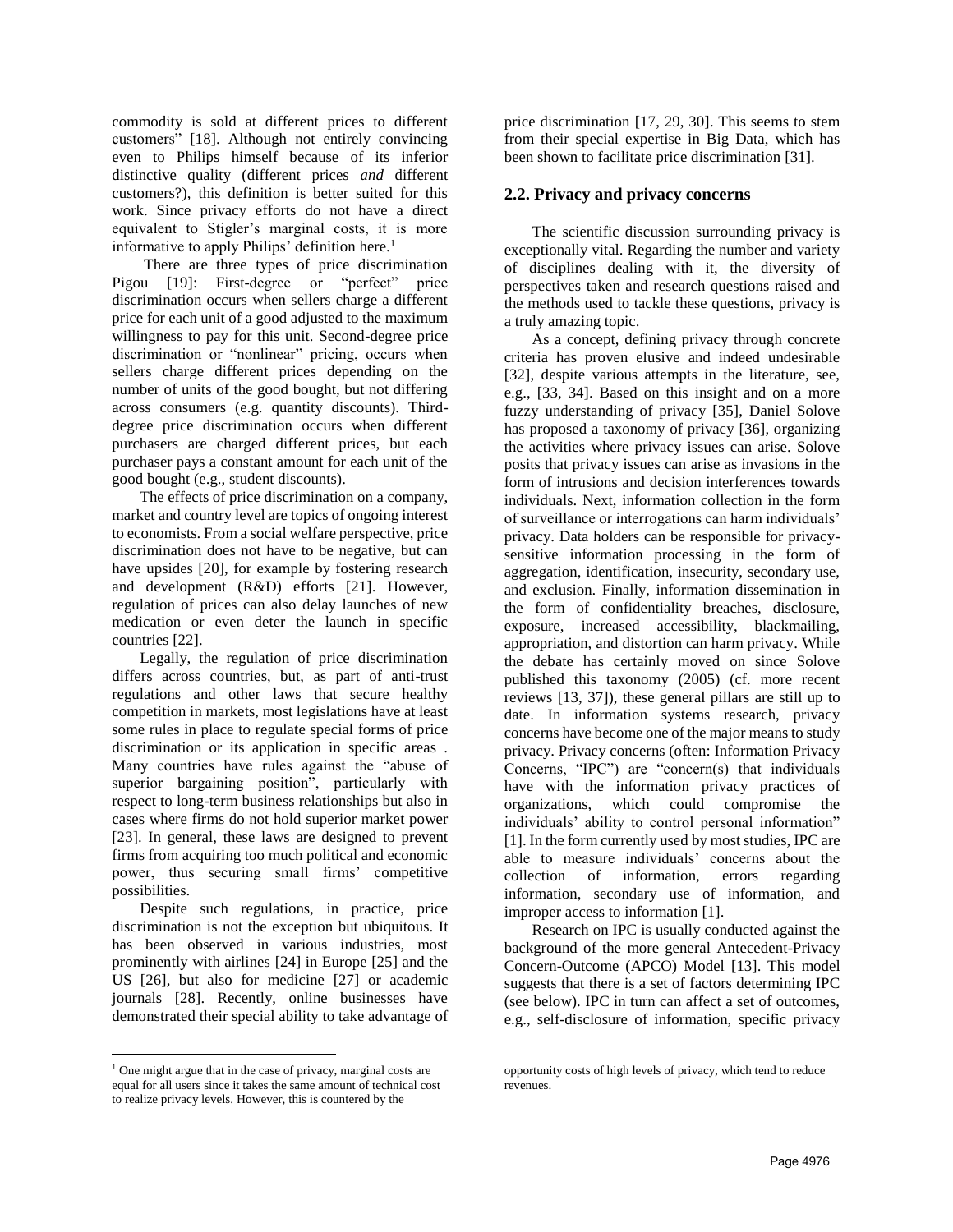behaviours [38], marketing effectiveness [39], the use of privacy measures [10] and settings [6] or the intention to use specific services [9]. Most studies follow this meta model either explicitly [referring to it by its name, e.g., 38] or implicitly [following the same modell without referring to directly, e.g., 39].

Numerous antecedent factors influencing IPC as antecedents have been studied. Regarding individuals, factors affecting privacy concerns include personality traits [3, 5], individual motives [8], prior experience with privacy breaches [9], perceived self-efficacy [10], perceived vulnerability [10], privacy consumption (i.e. whether someone reads privacy information) [40], personal roles [41], perceived justice regarding information privacy [41], perceived control [42] and individual IT culture [43]. Emotions also influence privacy concern: "Joy significantly enhances privacy protection belief and reduces privacy risk belief. Interestingly, fear was found to significantly influence privacy risk belief, but did not influence privacy protection belief" [44]. Moreover, perceived relevance of information requested and user awareness of the privacy policy incorporating fair information practice principles significantly increase privacy protection belief and reduce privacy risk belief [44].

Regarding organizations, factors affecting privacy concerns include trust in the company [39], boundary management and permeability (i.e., the possibility to decide on what to share with whom) [8], registration efficiency [4], perceived security level [10] and privacy settings [40]. In the relevant literature, particular attention has been paid to trust. There are different theories about the relationship of trust and IPC [14]; these describe trust as an antecedent of IPC [45], parallel to IPC as another construct [15], or as an outcome of IPC [3]. Also, trust can be conceptualized regarding the internet [7] or a specific company [46].

In general, privacy concerns are also affected by context [5] as well as culture [6]. More precisely, there seem to be positive effects of collectivism, uncertainty avoidance, and prior privacy experience on IPC [6]. In the context of location-based social networks, privacy control and privacy policies reduce privacy concerns [47]. Individuals' awareness of internet privacy legislation negatively influences privacy concerns, whereas previous privacy invasions do not [47]. Whether a location-based service is designed as push or pull has an impact on disclosure rates [48]. Regulation seems to lower perceived risks [48]. In ecommerce contexts, familiarity with a vendor helps to mitigate perceived privacy risks [49].

More specific theories making use of IPC are Privacy Calculus [7], Theory of Reasoned Action and Prospect Theory [5], Communication Privacy Management Theory [8], Social Contract Theory [9], Social Cognitive Theory, Protection Motivation Theory [10], and Social Exchange Theory [11].

## **2.3. Privacy discrimination**

The preceding section reveals three rationales which motivate research on privacy concerns.

- 1. Privacy research investigates privacy concerns, because we want to protect people where they are concerned. In the APCO framework, this corresponds to investigating the relationships between Antecedents and Privacy Concerns. With better knowledge about antecedents, people can receive better protection.
- 2. Privacy research investigates privacy concerns, because privacy concerns are a predictor of outcomes in the APCO framework, such as peoples' willingness to share information, and we want to understand these outcomes.
- 3. As a vital sub-field of 2, we want to know about privacy concerns to be able to better infer peoples' privacy preferences. For example, according to the APCO framework, conversion rates and lower churn are important outcomes affected by individuals' privacy concerns.

While these accounts are justified, yet another view provides another perspective on the issue. In both of the strategies presented above, privacy concerns are only used as measurement. Information on privacy concerns is not perceived as constituting constructed facts that can change things in the world. Taking this view, it becomes clear that information on how privacy concerns work can be used in ways not intended by researchers investigating them. While there may be no intention to produce information that can be used for privacy discrimination in the way we describe it below in any of the strategies usually used to justify research on privacy concerns, their outputs still enable privacy discrimination.

Based on the definition of price discrimination in Philips [18] mentioned above, we define privacy discrimination as all organizational or individual practices that apply differing privacy levels to different users. Given this definition, privacy discrimination does not necessarily have to arise from privacy concerns, but depends heavily on technological implementations. One can imagine a doctor passing a patient's medical information to their partners based on an assessment of the privacy needs of the specific patient. Both in digital and in analogue form, privacy discrimination seems to be most likely when applied based on privacy concerns (cf. section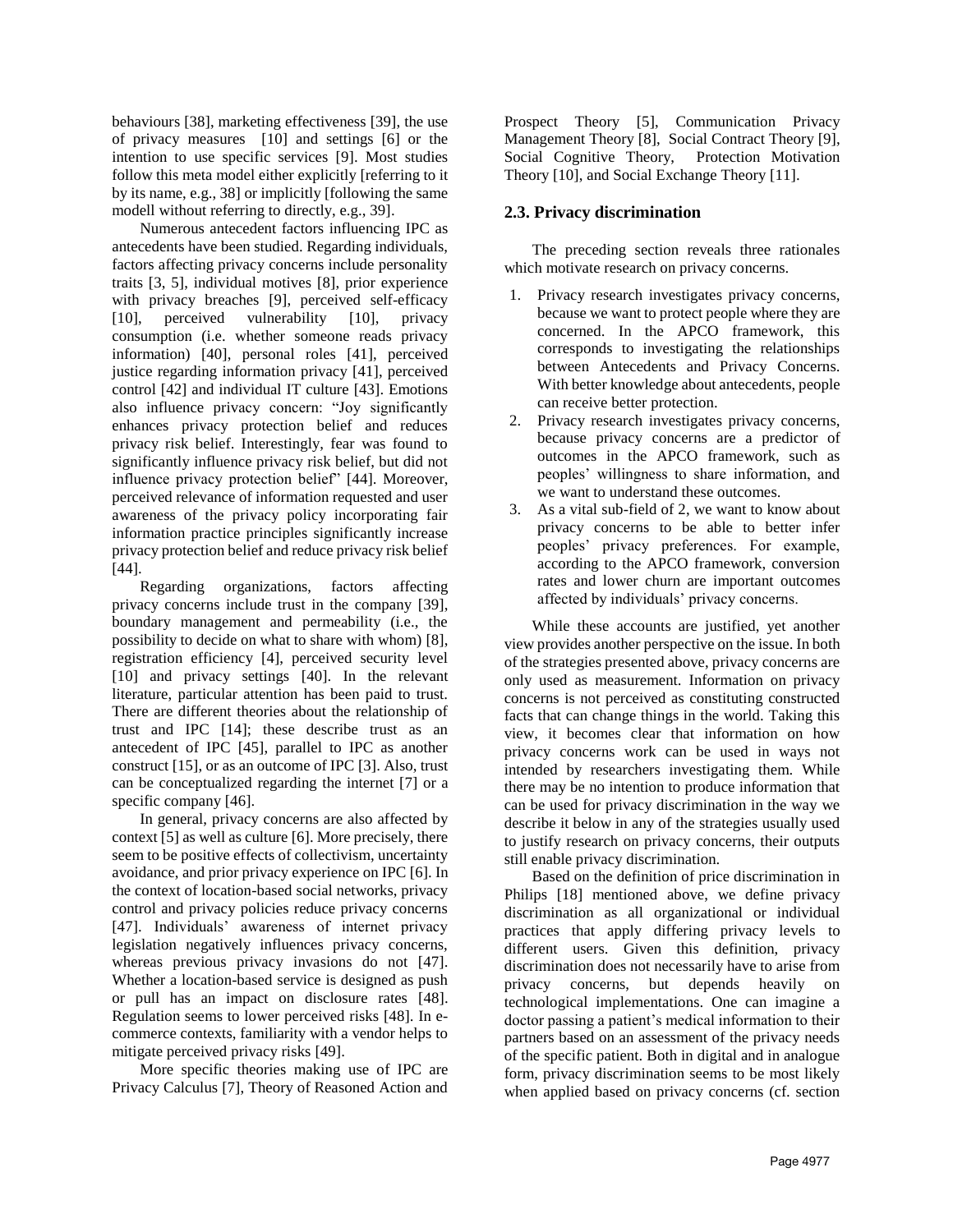2.4, although using attributes such as age, gender, ethnicity etc. also are reasonable. Regarding Solove's (2005) taxonomy of potential privacy issues, privacy discrimination is likely to happen as an invasion (see *Example 2* in 2.4), as a decisional interference, during information collection (see *Example 3* in 2.4), as additional interrogation, or during information processing, e.g., when particularly intrusive computations are offered to users with low privacy concerns. Consequently, users with low privacy concerns are prone to privacy dissemination as a result of privacy discrimination.

Notice that privacy discrimination is *not* an instance of price discrimination but works in an analogous way. This analogy can be exploited to point out a few other similarities. Privacy discrimination seems to correspond to third-degree price discrimination, as different users have different privacy levels but the levels do not change over time. However, especially when customers have different concerns about different dimensions of privacy concerns (access, control etc. [1]), first-degree privacy discrimination becomes reasonable: Companies could change the privacy levels they apply from situation to situation. Furthermore, just like price discrimination, privacy discrimination should prima facie be considered value-neutral in order to enable a discussion about its advantages and disadvantages. Similarly, the economic implications of privacy discrimination are not obvious (see section 4, "Implications"). Privacy discrimination is able to exploit users' willingness to share information just as price discrimination is able to exploit customers' willingness to pay. Legally, regulation does not need to be specifically targeted at privacy discrimination but can still apply to it (just like anti-trust laws for price discrimination). For instance, several sections of the European General Data Protection Regulation (GDPR) might apply to privacy discrimination. Finally, because of their expertise in collecting and analyzing information, online companies are especially fit to apply privacy discrimination, in addition to price discrimination.

There is a similar concept to privacy discrimination in the literature: Personalized privacy [50] differs from privacy discrimination in the respect that personalized privacy lets users set their privacy preferences. In cases of privacy discrimination, privacy preferences (concerns) are inferred and privacy levels are applied based on these inferences, without explicitly asking the user. Hence, privacy discrimination has a paternalistic aspect that personalized privacy does not share. Given the importance of autonomy in modern political thought, this difference is fundamental.

#### **2.4. Exploitation possibilities**

Companies have various means to make use of privacy discrimination. All practices that enable them to increase profits based on more information about customers and more information sharing from customers can potentially be leveraged through privacy discrimination. Therefore, instead of trying to provide an exhaustive list, we provide three representative examples of how privacy discrimination could be exploited by firms. An overview is provided in Figure 1. To ensure relevance, the examples have to fulfil three criteria:

1. Adherence to the definition of privacy discrimination (cf. 2.3).

2. Technical feasibility, at least according to the results in the next chapter.

3. Financial plausibility with respect to existing business models (Section 4, "Implications of Privacy Discrimination").

|                                     | Users with high privacy concerns                    | Users with low privacy concerns                                                                                             |  |  |
|-------------------------------------|-----------------------------------------------------|-----------------------------------------------------------------------------------------------------------------------------|--|--|
| $Fx$ $1$                            | With whom would you like to share your<br>photos?   | With whom would you like to share your<br>photos?                                                                           |  |  |
| Hiding<br>settings/options          | ○ Everyone<br>○ All friends<br>○ Selected friends   | ○ Everyone<br>O All friends                                                                                                 |  |  |
| $Fx$ 2:<br>Default settings         | With whom would you like to share your<br>photos?   | With whom would you like to share your<br>photos?                                                                           |  |  |
|                                     | ○ Everyone<br>○ All friends<br>○ Selected friends   | O Everyone<br>All friends<br>○ Selected friends                                                                             |  |  |
| $Fx-3$<br>Asking for<br>information | Please enter your age:<br>Please enter your gender: | Please enter your age:<br>Please enter your gender:<br>Please enter your sexual orientation:<br>Please enter your ZIP code: |  |  |

### **Figure 1: Facsimiles of possibilities to exploit privacy discrimination**

*Example 1*: Companies could hide certain options or whole sections of settings from users. In cases where users with low (predicted) privacy concerns were given fewer options to choose or no settings at all (for example, by not showing the possibility to select recipients of photos at all) compared to users with high privacy concerns, companies would be treating different users differently in regards to privacy. This represents an instance of privacy discrimination (fulfilling criterion 1.). Such discrimination is also technically implementable (criterion 2.): Based on the results from section 3., "Predicting Privacy Concerns", companies could direct users with predicted low privacy concerns between 1 and 2 to options like the ones depicted in the right column of Figure 1. Users with intermediate or high PCs (between 3 and 5) could be directed options like the ones depicted in the left column.

*Example 2:* Companies could preset privacyrelated options for users. Consumers are especially susceptible to fall for biases [51] and nudges [52] when they are not highly concerned about a situation or want to move quickly, particularly in digital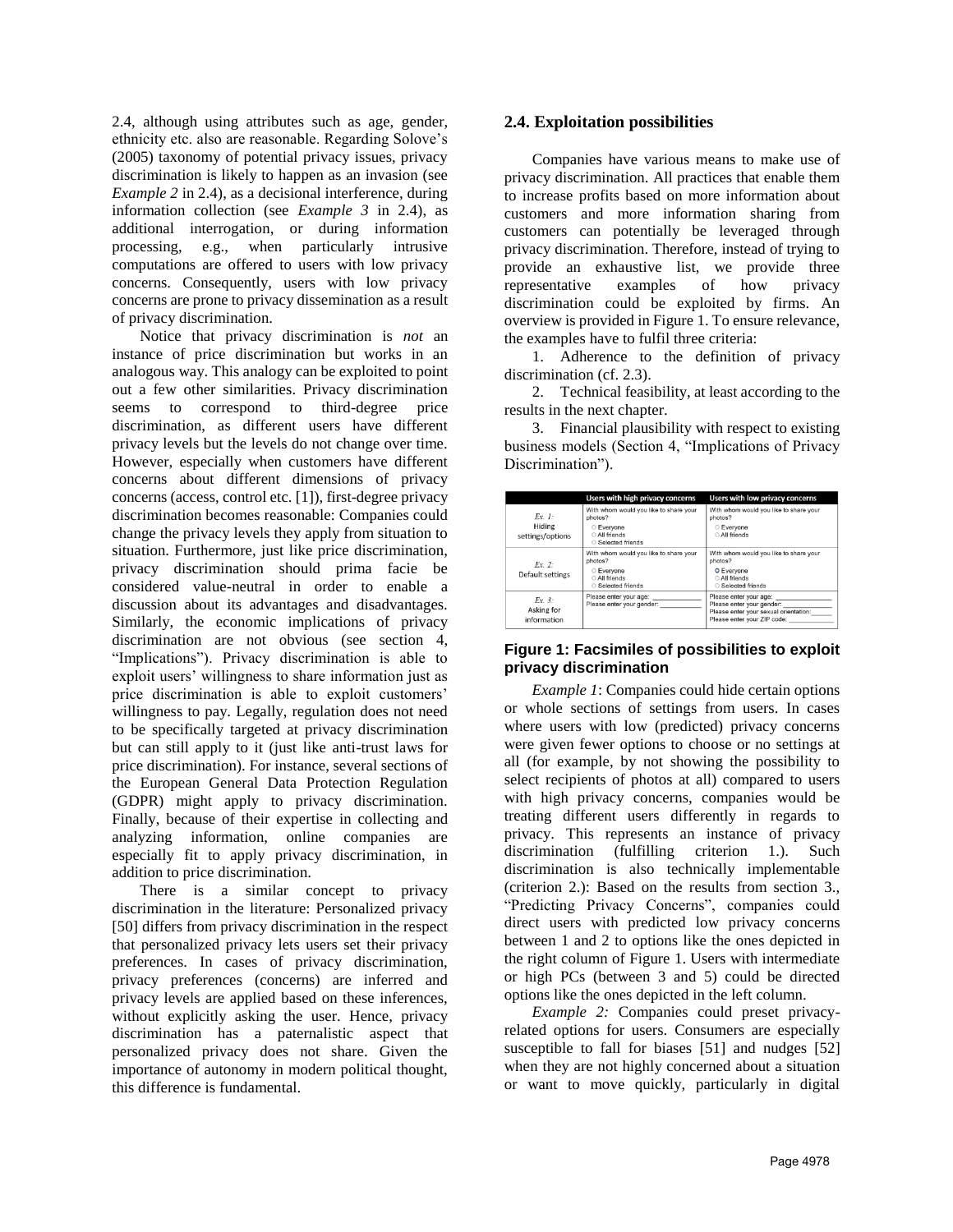contexts [53]. In cases where users with low (predicted) privacy concerns are given default choices with lower privacy levels than users with high privacy concerns, companies would be treating different users differently with respect to privacy (criterion 1.). This is also technically implementable (criterion 2.).

*Example 3:* Companies could ask users about more or less personal information at initial registration and potentially during use. In cases where users with low (predicted) privacy concerns were asked for more information (or more intrusive information, see, e.g., [54]) than users with high privacy concerns, companies would be treating different users differently with respect to privacy (criterion 1.). This is also technically implementable (criterion 2.).

### **3. Case study: Predicting IPC**

In this section, we make the case for the technical feasibility of privacy discrimination. The purpose of this is to demonstrate that it is possible to predict peoples' privacy concerns with reasonable accuracy. In order to do this, we used experimental data to train a random forest classification model to predict participants' privacy concerns.

#### **3.1. Materials & Methods**

The dataset we used contained the answers of n=385 participants from a student sample collected for an experiment on privacy concerns. The dataset contained (amongst other variables that we do not use for this study) the age and gender of the participants as well as measures of their willingness to share information with a messenger service company and their privacy concerns about that company.

Participants' willingness to disclose information was collected using the items provided by Norberg, et al. [55]. We included the items that asked for the participants' willingness to disclose information on their personal pictures (disclosure1), cell phone number (2), location data (3), vacation time (4), address (5), and name (6). We chose these items because they are commonly shared to companies and websites such as social networks and are therefore relevant to our study. Online companies often have this kind of information and therefore can use it to infer users' privacy concerns. As there is some correlation between the behavioral intention to disclose information and actual information sharing (see section, 2.2.), these constructs serve as

 $\overline{a}$ 

approximate measures for participants information sharing. Participants' IPC were collected using the constructs provided by Hong & Thong [12] [13] .

We used a random forest model to predict participants' privacy concerns. "A random forest is a classifier consisting of a collection of tree-structured classifiers […] where the [classifiers] are independent identically distributed random vectors and each tree casts a unit vote for the most popular class at input" [56]. We had 500 decision trees with 2 features tested per node. Varying the number of trees and variables at the nodes did not result in any significant differences in performance.

Random forests have several advantages over predictions based on regressions or other machine learning methods. Our main reasons for choosing a random forest for this application were the speed in learning [57] and classification [58], the possibility of determining the importance of variables used in classification [57], the ease of interpreting both results and the prediction process, and the fact that they are nonparametric and do not require specific scales or a unimodal distribution of the variables [57, 58]. Even more important for this specific case: In practice, decision trees are the second most important algorithm for data scientists (after regressions) and random forests the sixth most important, with the more important ones being either not applicable to our problem (cluster analysis, time series) or metaalgorithms, learning approaches etc. (ensemble methods). This ensures the practical relevance and applicability of our research.

#### **3.2. Results**

In reporting the results of the random forest in more detail, we follow the so-called A3 method. The A3 method as designed to report the results of various machine learning methods (*a*daptability) *a*ccurately and *a*ccessible, for practitioners as well as for researchers unfamiliar with machine learning [59]. Using the A3 package [60] we performed additional analysis<sup>2</sup> on the same data, in order to present more detailed information on the distribution of predictive qualities and the importance of the features in the models.

In Table 2, we provide the confusion matrix of the last round of cross validation. Table 3 suggests that most instances are classified correctly. Of those that are not, most are classified as a neighboring class. However, the model performs poorly for instances

<sup>2</sup> This led to minor differences between the results displayed in Table 2 and those displayed in the following tables. For example, in Table 4, we display decrease in Adj.  $\mathbb{R}^2$  for some features. These

were not robust when exploring differing feature combinations (by exclusion of features) in cross-validation. These changes do not change any conclusions, qualitatively.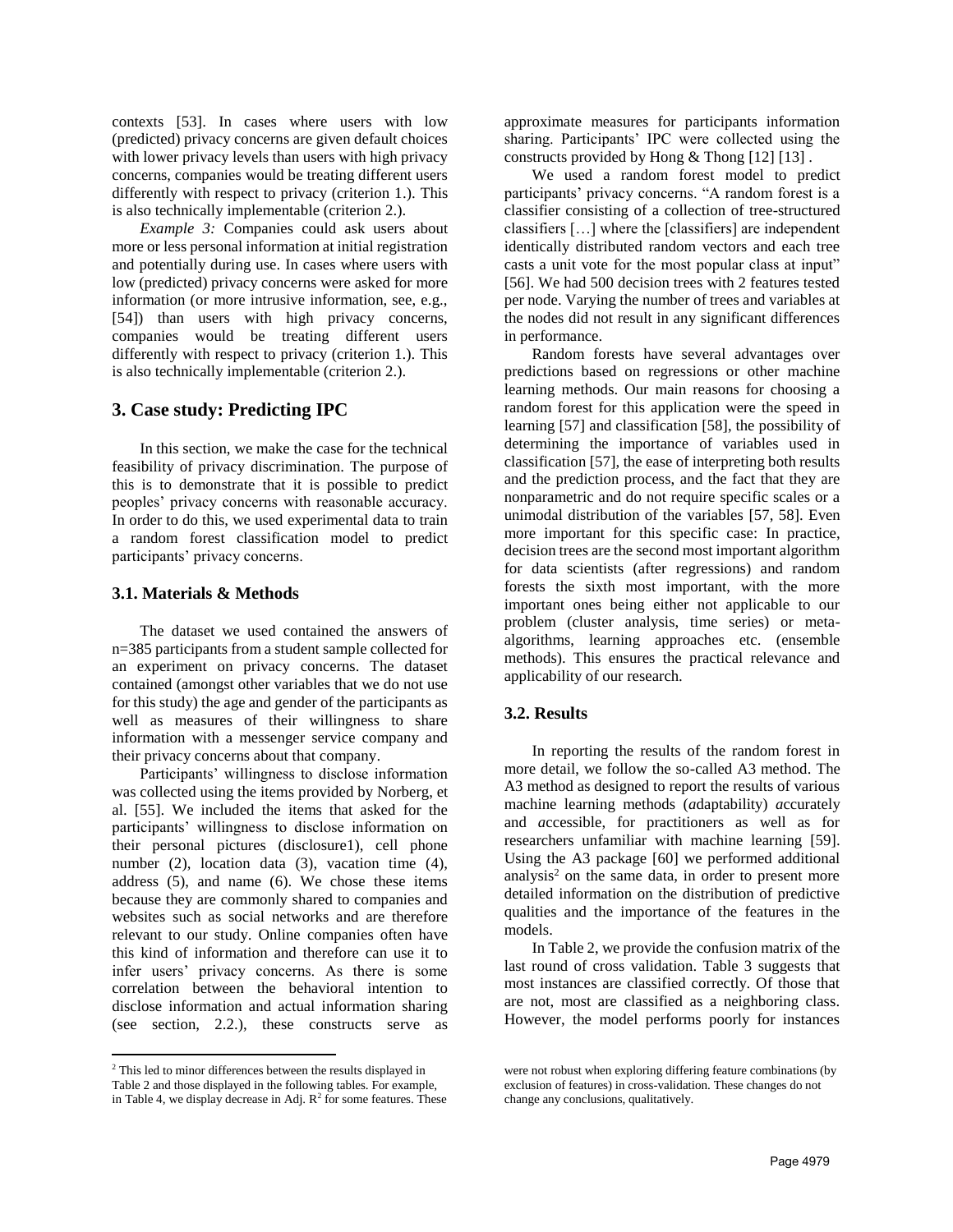with IPC=1. This is probably due to the fact that there are only 29 (7.5%) such individuals in the data set. This is in line with the literature. Most of these instances are predicted as IPC=2. For an application of the method in practice this degree of accuracy is sufficient, and indeed favorable (see section 4, "Implications"): Instead of risking applying too low privacy protection to individuals that in fact are not concerned about privacy (i.e., have IPC=1), these individuals would have some basic privacy protection (according to IPC=2). This is precautionary.

| <b>Table 1: Confusion matrix</b> |  |
|----------------------------------|--|
|----------------------------------|--|

|   |   | 2  | 3  | 4  | 5  | Class<br>error |
|---|---|----|----|----|----|----------------|
| 1 | 2 | 18 | 2  |    |    | 0.916          |
| 2 | 9 | 48 | 16 |    | 4  | 0.429          |
| 3 |   | 25 | 28 | 3  | 6  | 0.555          |
| 4 |   | 8  | 9  | 51 | 28 | 0.474          |
| 5 | 0 |    |    | 24 | 42 | 0.382          |

Based on these results, we conclude that it is possible to predict peoples' privacy concerns solely by using their age, gender and willingness to disclose information<sup>3</sup>. Overfitting generally is not a problem in random forest models [56]. Still, in order to prevent random/statistical noise biasing otherwise-robust results, we used 5-fold cross-validation to assess our model. Table 3 reports the cross-validation. Column 2 displays the root mean square error (RMSE) of the prediction; column 3: mean error (ME); column 4: median error. Columns 5 and 6 display what percentage of the predicted instances are in a range of +/-.5, and 1, respectively, to users' true privacy concerns. Column 7 displays the out-of-bag error (OOB) of the model. Column 8 displays the  $R^2$  for a random forest *regression* model, computed on the same data as the classification model we use throughout the study. This measure is only included as a service to readers not familiar with the OOB, which is better suited to evaluate classificatory models. As all error measures (RMSE, ME, Median Error) do not vary strongly between validation rounds, we conclude that our random forest predicts privacy concerns sufficiently well.

 $\overline{a}$ 

|  | Table 2: Performance results of the random |  |  |
|--|--------------------------------------------|--|--|
|  | forest classification                      |  |  |

| Round of cross |             |           | Median   | $In +/- .5$ | $In +/- 1$ |        | Variance  |
|----------------|-------------|-----------|----------|-------------|------------|--------|-----------|
| validation (k) | <b>RMSE</b> | <b>MF</b> | Error    | range       | range      | OOB    | Explained |
|                | 0.89        | 0.584     | $\theta$ | 0.519       | 0.896      | 0.481  | 0.583     |
| $\overline{c}$ | 0.94        | 0.597     | $\theta$ | 0.532       | 0.883      | 0.497  | 0.581     |
| 3              | 0.875       | 0.558     | $\theta$ | 0.545       | 0.896      | 0.494  | 0.585     |
| $\overline{4}$ | 0.83        | 0.532     | $\theta$ | 0.545       | 0.922      | 0.5    | 0.583     |
| 5              | 0.94        | 0.597     | $\theta$ | 0.532       | 0.883      | 0.51   | 0.586     |
| Mean           | 0.895       | 0.5736    | $\theta$ | 0.5346      | 0.896      | 0.4964 | 0.5836    |

## **4. Implications of privacy discrimination**

A larger sample size and more precise dataset would improve the confidence of our conclusion that privacy discrimination is feasible. In fact, we expect that a (considerably) higher prediction accuracy is achievable for online companies, given the following four factors:

- 1. Online platforms have better data science expertise than we have.
- 2. Online platforms have more data than we have.
- 3. Online platforms have higher computing capacities than we have.
- 4. Online platforms have the (kind of) data we have and more data, regarding online behavior, sociodemographic variables etc.

In conclusion, online businesses are able to predict people's privacy concerns with at least the accuracy and detail of this study.

## **4.1. Users' perspective**

We draw on Osterwalder and Pigneur [61]'s characterization of customer relationships in ebusinesses to discuss the implications of privacy discrimination on users. Based on their extensive research on business models, strategy, and processes, online companies need to balance the "feel and serve" with "trust and loyalty" in their customer relationship, and should use information strategies to determine the right balance.

Regarding the "feel and serve" dimension of customer relationship, privacy discrimination can be beneficial. Products that deploy privacy discrimination might present a more fluid customer experience. When users do not have to deliberately set options or think about with whom to share what information, they are spared time and stress. In

<sup>&</sup>lt;sup>3</sup> Notice that this conclusion concerns only the possibility of the prediction of privacy concerns. We do not intend to make any statement about causality between personal information and

privacy concerns, nor about which information is best to predict privacy concerns.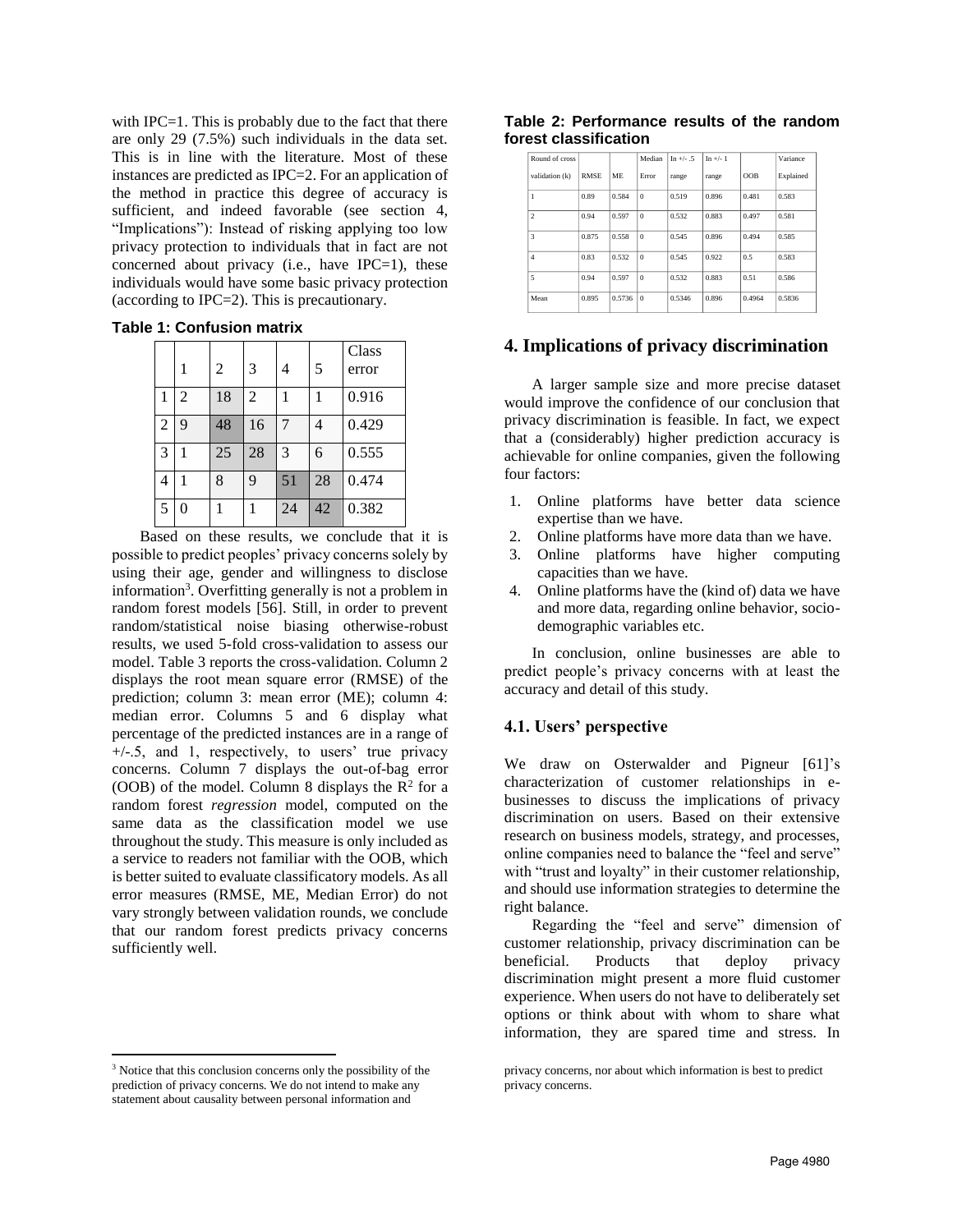particular users with low levels of privacy concern might value the convenience of not being bothered with choices they do not care about. They might appreciate the possibility to be able to provide additional information that could increase product performance and improve their experience. Users with high privacy concerns might value feeling protected from the beginning of their relationship with a company without having to find settings to calibrate restrictively. On the other hand, when users try to find hidden settings or wonder why systems act the way they do (and the company did not communicate this as an instance of privacy discrimination) they might experience stress while trying to find and change settings. This would worsen the customer experience.

Regarding the "trust and loyalty" dimension, a similar picture emerges. Users might gain trust in a company when they see that settings are initialized according to their preferences potentially contributing to long-term customer loyalty. On the other hand, preset privacy settings that are not restrictive enough might cause customers to lose trust. Hence, from a user perspective, a cautious model for predicting privacy concerns seems favourable. This is reflected in the results, where users with minimal privacy concerns  $(=1)$  were classified as having privacy concerns  $=2$ .

Generally, skepticism about privacy discrimination is possible on three levels. First, users might disagree with specific decisions made based on privacy discrimination. When companies fail to preset options appropriately, users might be dissatisfied. Second, users might perceive privacy discrimination to be itself a privacy issue: Personal data are used to make sensitive inferences which might disseminate (Solove, 2005). Third, users might consider privacy discrimination to be a case of paternalism, which people tend to dislike, and be skeptical about it on these grounds. This analysis implies four possible views on privacy discrimination. Similar to privacy concerns, there might be *privacy discrimination concerns*. We discuss four idealized user types based on a matrix of these views (Figure 2).



#### **Figure 2: Matrix of possible attitudes towards privacy and towards privacy discrimination**

*User archetype (UA) 1*: These users are not concerned about privacy and not concerned about privacy discrimination. They value the time savings offered by privacy discrimination.

*User archetype 2*: These users are concerned about privacy, but not concerned about privacy discrimination. They value the time savings of privacy discrimination, because they perceive it to protect their privacy concerns without interfering with their usage of the product.

*User archetype 3*: These users are not concerned about privacy but are concerned about privacy discrimination. They dislike privacy discrimination because they perceive it to be an invasion of privacy or they do not like having decisions made for them (paternalistically).

*User archetype 4*: These users are concerned about privacy and concerned about privacy discrimination. They are skeptical about sharing information in general, and they want to take care of their privacy themselves.

We hypothesize that *UA1* and *UA4* are especially common (i.e., privacy concerns and privacy discrimination concerns correlate). However, all four attitudes are plausible (as is a spectrum of intermediate attitudes).

## **4.2. Companies' perspective**

Deploying privacy discrimination is most likely the decision of a company. To the best of our knowledge, there are no publicly known cases of actions based on privacy discrimination. We consider three possible explanations for this. First, companies might not yet have developed the means to engage in privacy discrimination. This seems unlikely, given the relative ease of determining our results (section 3). Second, cases of privacy discrimination might exist but not be publicly known. This is possible and would be concerning to advocates of privacy transparency. Third, companies might have deliberately chosen to not apply privacy discrimination. We center our discussion of companies' perspective on privacy discrimination on the question of why companies might so far have chosen not to deploy privacy discrimination.

While analyzing specific business processes is too fine-grained and analyzing business strategy too casespecific, analyses of the business models and stakeholders of online companies should reveal why we do not know of any cases of privacy discrimination. Different authors studying online business models propose different taxonomies and classifications. However, all agree on the importance of information for online businesses. It is especially important for marketing but also valuable in operations and other functions [62].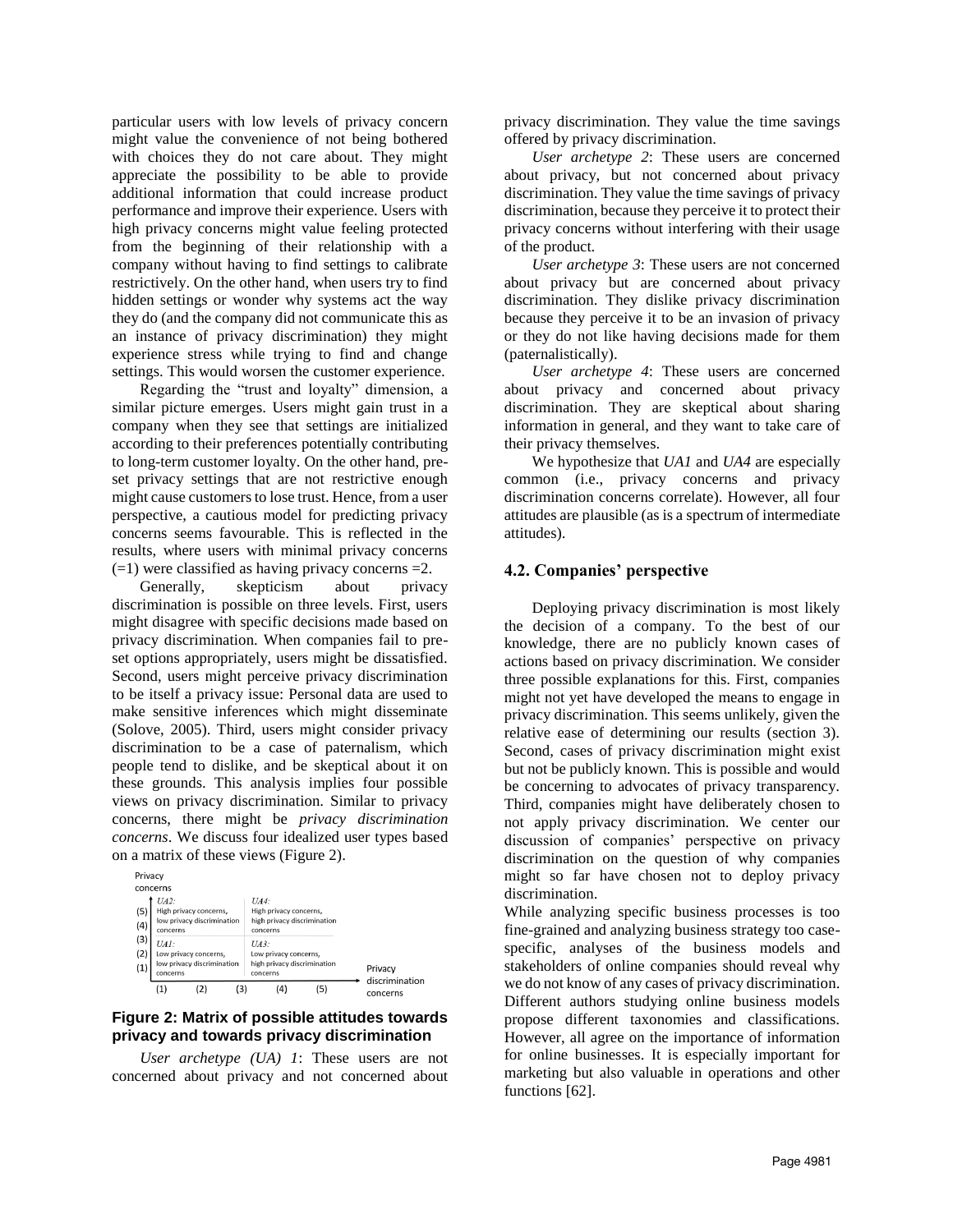Abstracting from the peculiarities of specific business models proposed in these classifications, we work with a generalized, simplified model of online businesses (Fig. 3). We include the relevant stakeholders on the right because they are not strictly part of the business model (because they do not have value exchanges with the company) but they are important for the discussion. In this model, users give (or disclose) information to companies in order to receive information. Customers pay money for information. In some cases, users and customers are identical, while in others, like Facebook the user is not a customer. The user discloses personal information in order to see information about others and about companies, organization, and other groups. Customers can make use of the users' personal information to target advertising. For content providers or intermediaries (e.g. Netflix or eBay) the user is also a customer. Users give personal information and information about their needs and receive either information-as-a-product (content providers) or information-as-a-service, to facilitate physical exchanges (intermediary). In any case, information about customers is important to companies' success as is summarized by the notion of information as the "lifeblood of e-business". We indicate these relations with the grey block arrows in Fig. 3.



### **Figure 3: A generic model of online companies' business models, stakeholders and the importance of information<sup>4</sup> .**

By applying privacy discrimination, online companies are able to improve the way in which they capture the specific willingness of different customers to disclose information (analogous to the situation of price discrimination). Hence, online companies can collect more information (*Example 3*, section 2.4) and information marked by better quality (e.g., by replacing inferred ZIP codes with users' self-reported ZIP codes). The consequence of higher information quality or quantity can be better (product) information, for both users and customers. For example, in the case of Netflix, customers and users could receive recommendations that better fit their interests,

<sup>4</sup> The grey block arrows indicate a causal impact, e.g., when users give more (or better) personal information to an online company,

 $\overline{a}$ 

increasing their satisfaction and activating better word-of-mouth effects. On the other hand, in the case of Facebook, users might receive news that fits their interests better and customers might receive more information, enabling them to improve the way in which they target their customers, in turn.

*Examples 1* and *2* also show how product information might be improved for users. When users have less restrictive sharing settings, there is more potential information for other users to receive, potentially increasing the overall experience. This can lead to higher user numbers and less churn. Consequently, when (product) information for customers improves, revenues per customer increases and the number of customers also increases. All these measures increase the online company's revenue. Detrimental effects are possible as well. However, some cases where privacy discrimination is sensible from a financial perspective should exist. Turning towards other stakeholders of online companies explains the lack of publicly known cases of privacy discrimination. Privacy is an extremely sensible topic, and even more so in the public discussion. Facebook's Cambridge Analytica Scandal has shown that privacy invasions can seriously harm a company's image. Historical cases of popular outrage against companies [63] and research on corporate social responsibility [64] suggest that such cases can have serious financial consequences, both in compensation fees and in lost revenues because of image losses. These risks might keep managers from investing in privacy discrimination. Employees and suppliers perceive risks to the company as risks to themselves. Job losses or losses of important customers because of a suddenly worsened public image pose existential problems for both these groups. Employees could also see their own privacy at stake, when their company engages in practices that heavily exploit their users' privacy. Thus, while from a managerial point of view, privacy discrimination might offer potential increases in conversions and revenue, worries about employees and suppliers are likely to be in the way of applications of privacy discrimination. The authors of this work lack the expertise to assess the legal status of privacy discrimination. Online companies' managers might face the same situation. Both doubts about the legality and definitive knowledge about the illegality could explain missing evidence of privacy discrimination. In conclusion, we find that what has prevented the application of privacy discrimination so far are either legal hurdles or public concerns rather than a lack of technical feasibility.

the product information that the company can give to customers is becoming more (or better).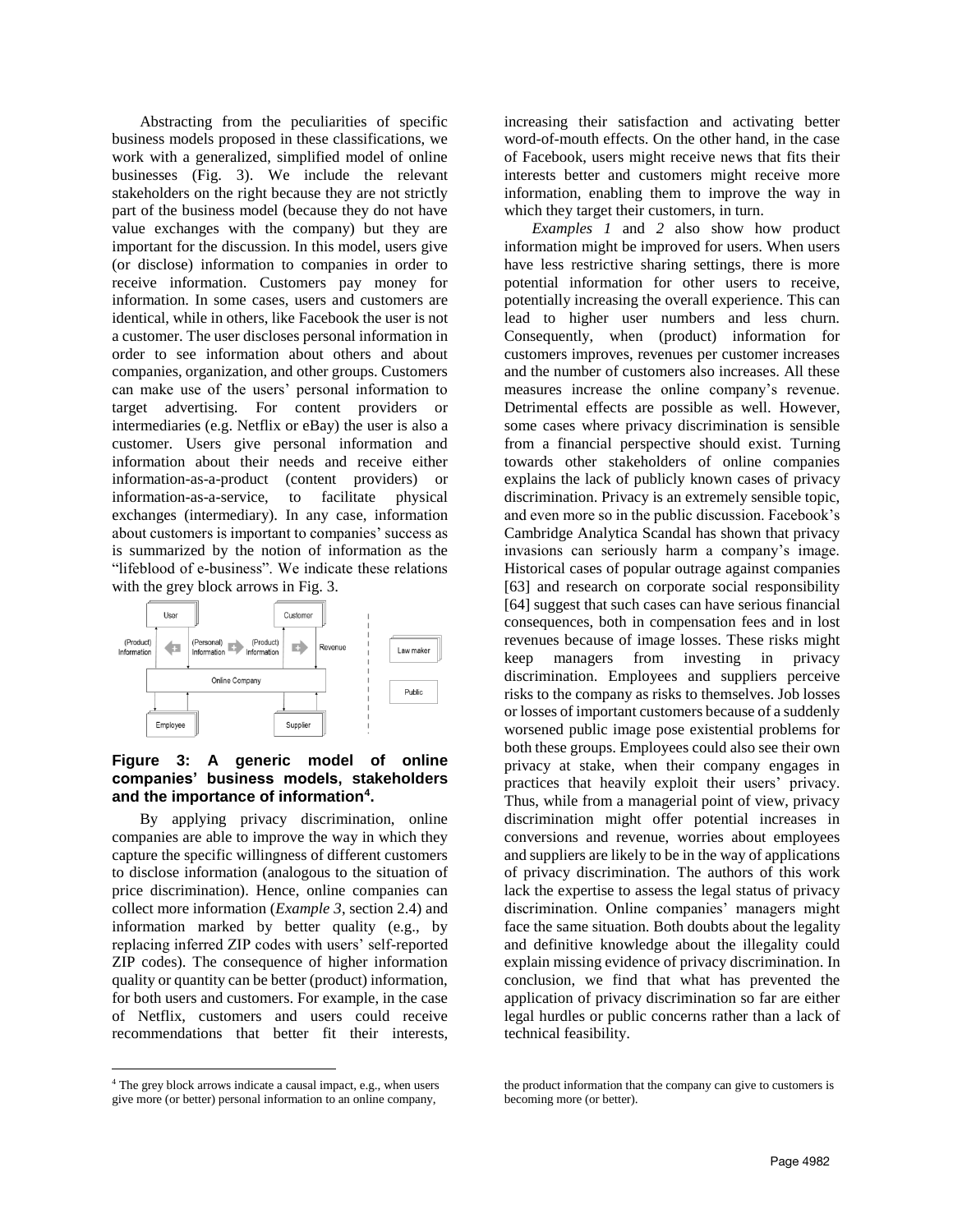## **5. Conclusion**

All cases of practices where organizations or individuals apply differing privacy levels to different users are instances of privacy discrimination. This definition is open to varying concepts of privacy, but points to specific practices in collecting and processing information. We show that it is technically possible to infer peoples' privacy concerns with sufficient accuracy to base privacy discrimination on the results. While privacy concerns may not be the only basis for privacy discrimination, this is at least one case where privacy discrimination does work. There are minimal technical obstacles to implementing privacy discrimination.

Having argued that users can have varying attitudes towards privacy discrimination, we find that implementing privacy discrimination may be a sensible decision for some companies. This could lead to more and better data collection, which in turn could lead to better products, more customers, and higher revenues. However, public and legal hurdles may stand in the way of privacy discrimination, amplified by the concerns of employees and business partners.

## **6. References**

[1] H. J. Smith, S. J. Milberg, and S. J. Burke, "Information privacy: measuring individuals' concerns about organizational practices," *MIS quarterly,* pp. 167-196, 1996. [2] H. Yun, G. Lee, and D. J. Kim, "A chronological review of empirical research on personal information privacy concerns: An analysis of contexts and research constructs," *Information & Management,* vol. 56, no. 4, pp. 570-601, 2019.

[3] G. Bansal and D. Gefen, "The impact of personal dispositions on information sensitivity, privacy concern and trust in disclosing health information online," *Decision support systems,* vol. 49, no. 2, pp. 138-150, 2010.

[4] P.-H. Hsieh and Y.-T. Hsiao, "Online User Intention to Select a Shared Account option on Multi-Service Platforms," in *PACIS*, 2016, p. 77.

[5] G. Bansal, F. M. Zahedi, and D. Gefen, "Do context and personality matter? Trust and privacy concerns in disclosing private information online," *Information & Management,* vol. 53, no. 1, pp. 1-21, 2016.

[6] B. Borena, S. Anteneh, F. Belanger, and D. Ejigu, "Conceptualizing Information Privacy Concern in Low-Income Countries: an Ethiopian Language Instrument for Social Network Sites Context," 2015.

[7] T. Dinev and P. Hart, "An extended privacy calculus model for e-commerce transactions," *Information Systems Research,* vol. 17, no. 1, pp. 61-80, 2006.

[8] A. Chennamaneni and A. Taneja, "Communication privacy management and self-disclosure on social media-a case of Facebook," 2015.

[9] H. Li, A. Gupta, J. Zhang, and R. Sarathy, "Examining the decision to use standalone personal health record systems as a trust-enabled fair social contract," *Decision Support Systems,* vol. 57, pp. 376-386, 2014.

[10] N. Mohamed and I. H. Ahmad, "Information privacy concerns, antecedents and privacy measure use in social networking sites: Evidence from Malaysia," *Computers in Human Behavior,* vol. 28, no. 6, pp. 2366- 2375, 2012.

[11] D. Wilson, J. Proudfoot, and J. Valacich, "Saving" face on Facebook: privacy concerns, social benefits, and impression management," 2014.

[12] W. Hong and J. Y. Thong, "Internet privacy concerns: An integrated conceptualization and four empirical studies," *Mis Quarterly,* pp. 275-298, 2013.

[13] H. J. Smith, T. Dinev, and H. Xu, "Information privacy research: an interdisciplinary review," *MIS quarterly,* vol. 35, no. 4, pp. 989-1016, 2011.

[14] F. Kehr, T. Kowatsch, D. Wentzel, and E. Fleisch, "Blissfully ignorant: the effects of general privacy concerns, general institutional trust, and affect in the privacy calculus," *Information Systems Journal,* vol. 25, no. 6, pp. 607-635, 2015.

[15] C. L. Anderson and R. Agarwal, "The digitization of healthcare: boundary risks, emotion, and consumer willingness to disclose personal health information," *Information Systems Research,* vol. 22, no. 3, pp. 469-490, 2011.

[16] J. Dana, James D, "Advance-purchase discounts and price discrimination in competitive markets," *Journal of Political Economy,* vol. 106, no. 2, pp. 395-422, 1998.

[17] A. Acquisti, "Identity management, privacy, and price discrimination," *IEEE Security & Privacy,* vol. 6, no. 2, pp. 46-50, 2008.

[18] L. Philips, *The economics of price discrimination*. Cambridge: Cambridge University Press (in English), 1983. [19] A. Pigou, "The Economics of Welfare. London: Macmillan and Co., ltd," 1920.

[20] M. A. Rappa, "The utility business model and the future of computing services," *IBM systems journal,* vol. 43, no. 1, pp. 32-42, 2004.

[21] S. Szymanski and T. M. Valletti, "Incentive effects of second prizes," *European Journal of Political Economy,*  vol. 21, no. 2, pp. 467-481, 2005.

[22] I. M. Cockburn, J. O. Lanjouw, and M. Schankerman, "Patents and the global diffusion of new drugs," *American Economic Review,* vol. 106, no. 1, pp. 136- 64, 2016.

[23] M. Wakui and T. K. Cheng, "Regulating abuse of superior bargaining position under the Japanese competition law: an anomaly or a necessity?," *Journal of Antitrust Enforcement,* vol. 3, no. 2, pp. 302-333, 2015.

[24] J. Stavins, "Price discrimination in the airline market: The effect of market concentration," *Review of Economics and Statistics,* vol. 83, no. 1, pp. 200-202, 2001.

[25] S. Giaume and S. Guillou, "Price discrimination" and concentration in European airline markets," *Journal of Air Transport Management,* vol. 10, no. 5, pp. 305-310, 2004.

[26] S. Borenstein and N. L. Rose, "Competition and price dispersion in the US airline industry," *Journal of Political Economy,* vol. 102, no. 4, pp. 653-683, 1994.